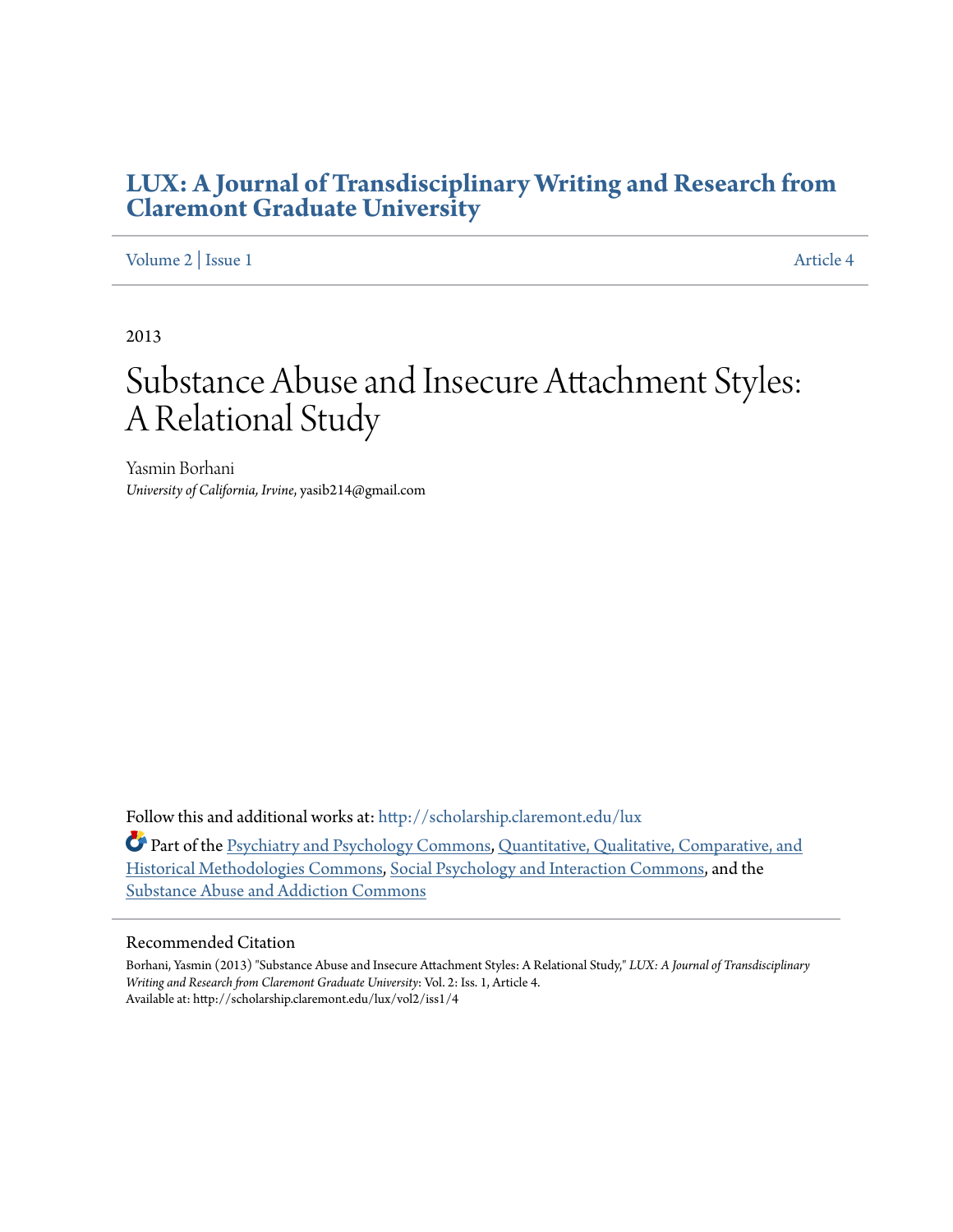Borhani 1

# Substance Abuse and Insecure Attachment Styles: A Relational Study

Yasmin Borhani *University of California, Irvine*

#### **Abstract**

*The attachment styles an individual forms while they are growing up can impact the type of relationships they form as adults. Research has shown insecure attachment styles can be correlated to substance abuse, emotional distress, and interpersonal problems. More specifically, this study focuses on the correlation between insecure attachment styles and substance abuse. Nineteen participants (nine male, ten female) between the ages of 18 to 32 were selected. Participants were given a 20-question survey that measured substance abuse and attachment styles. A t-test was conducted to compare the differences between participants who abuse substances and participants who do not abuse substances and as well as their attachment styles. These findings suggest there is a correlation between substance abuse and insecure attachment styles.* 

Attachment styles are formed between infants and their caregivers at very young ages, and these attachment styles are very important factors that impact an individual as they grow into adulthood. When an individual enters adulthood, the attachment styles they formed as they were growing up impact the outcomes of the various relationships they have with their family, friends, and romantic partners. If individuals have formed an insecure attachment, their attachment styles are either: anxious-preoccupied, which is when they seek high levels of intimacy, approval, and responsiveness from their partners, and is sometimes colloquially referred to being clingy; dismissive-avoidant, which is when they desire a high level of independence and view themselves as being invulnerable to feelings associated with being closely attached to others; or fearful-avoidant, which is when they have mixed feelings about close relationships—they desire to have close relationships, but then they feel uncomfortable with being emotionally close to someone. Previous research has suggested that attachment styles can be correlated to substance abuse, emotional distress, and interpersonal problems in adults (e.g., Davidson and Ireland 2009; Doumas, Blasey and Mitchell 2006; Molnar, Sadava, De Courville, Perrier, and Colin 2010; Thorberg and Lyvers 2010).

For example, Davidson and Ireland (2009) recruited two groups of participants, one group who had abused substances and one group who had not abused substances. They examined each individual's drug use in relation to their coping styles, personality traits, and attachment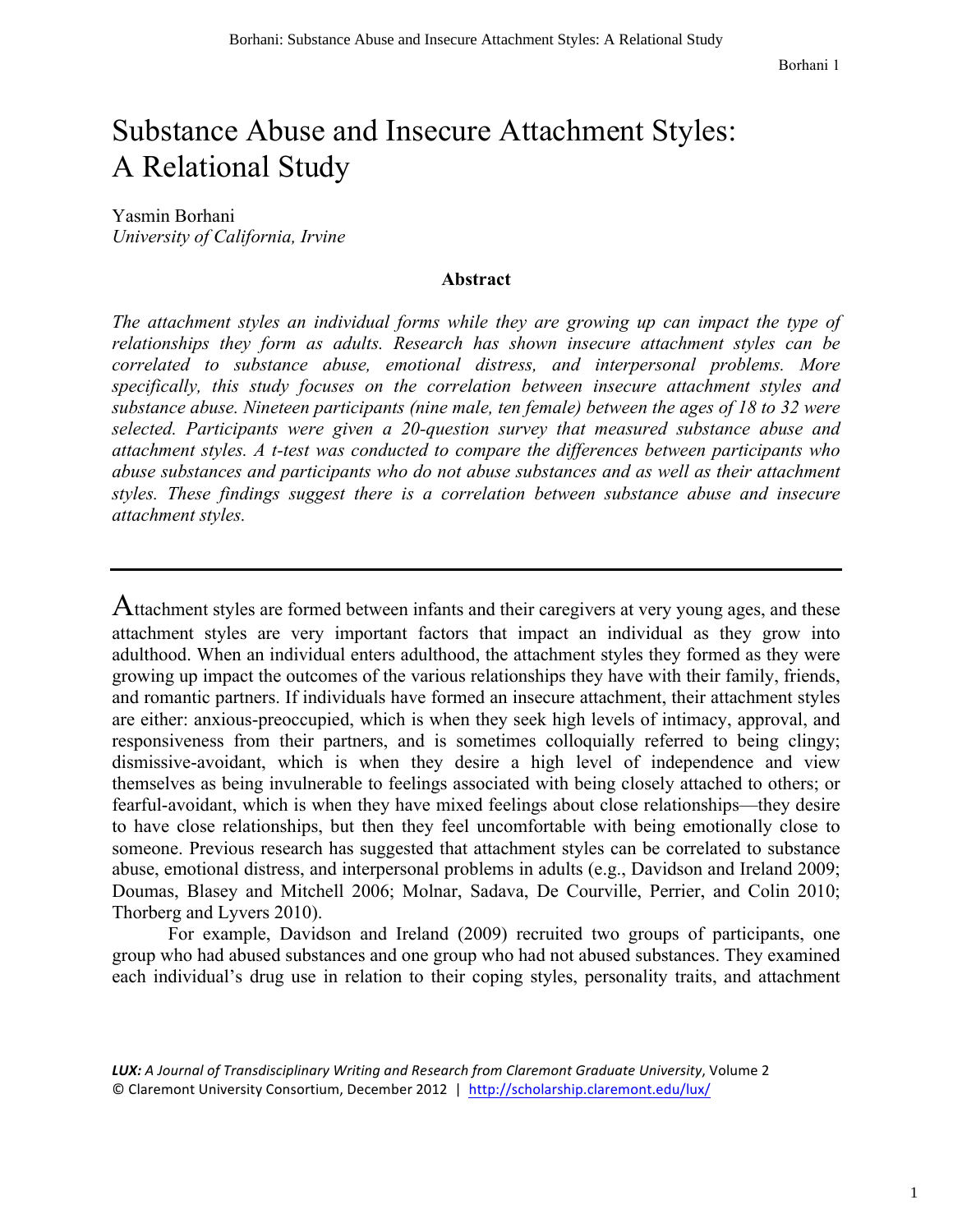styles. The results demonstrated that individuals with personality disorder traits had less secure attachment styles, but the relationship between drug use and insecure attachment style was found to be non-significant. Even though this particular study did not find a correlation between insecure attachment style and substance abuse, there is strong reason to believe that insecure attachment is associated with dysfunctional attitudes about the self. In the present study, the researcher tested the hypothesis that the relationship between insecure attachment and substance use is mediated by dysfunctional attitudes about the self and low self-esteem (Kassel, Wardle, and Roberts 2006).

From this research, Kassle and colleagues (2006) concluded that individuals with insecure attachments may lack the necessary skills to form social relationships, which may cause distress or anxiety. Also, those individuals with insecure attachments may be less likely to be involved in supportive partner relationships. Thus, during times of stress those with insecure attachments may resort to abusing substances in order to cope with their circumstances. Thorberg and Lyvers (2006) stated that clients who were undergoing treatment for alcoholism, heroin addiction, or cannabis abuse reported higher levels of insecure attachment and fear of intimacy. More recently Thorberg and Lyvers (2010) stated that their findings support that attachment is associated with and predicts affect regulation abilities, difficulties with intimacy, and intrapersonal as well as interpersonal functioning in a sample of substance use disorder inpatients. The association between attachment style and illicit substance use can be seen within a sample of adoptees. Logistic regression analyses showed a higher prevalence of illicit substance use among both insecure attachment groups as compared to the secure group (Caspers, Cadoret, Langbehn, Yucuis, and Troutman 2005). The results demonstrated that those with higher levels of attachment anxiety were more vulnerable to experiencing adverse consequences related to their drinking. These findings emphasize the importance of attachment styles as a risk factor for high-risk drinking and experiencing alcohol-related consequences (Molnar et al. 2010). One strategy discussed in order to help adults who are in alcohol and drug dependency treatments is to assess attachment styles to identify patients who may need early intervention strategies, targeting emotional and interpersonal problems. These strategies may improve other drug dependency treatment outcomes. (Doumas, et al. 2006). Previous research has shown the contributions of attachment styles and their relation to substance misuse, emotional distress, personality traits, and interpersonal problems within adults, whether male or female. However, in this study my main hypothesis is that there is a correlation between substance abuse and insecure attachment, which my findings demonstrate. More specifically, participants exhibiting a higher level of insecure attachment in their romantic relationships will show a higher tendency to abuse substances, and the participants who exhibit lower levels of insecure attachment in their relationships will show a lower tendency to abuse substances.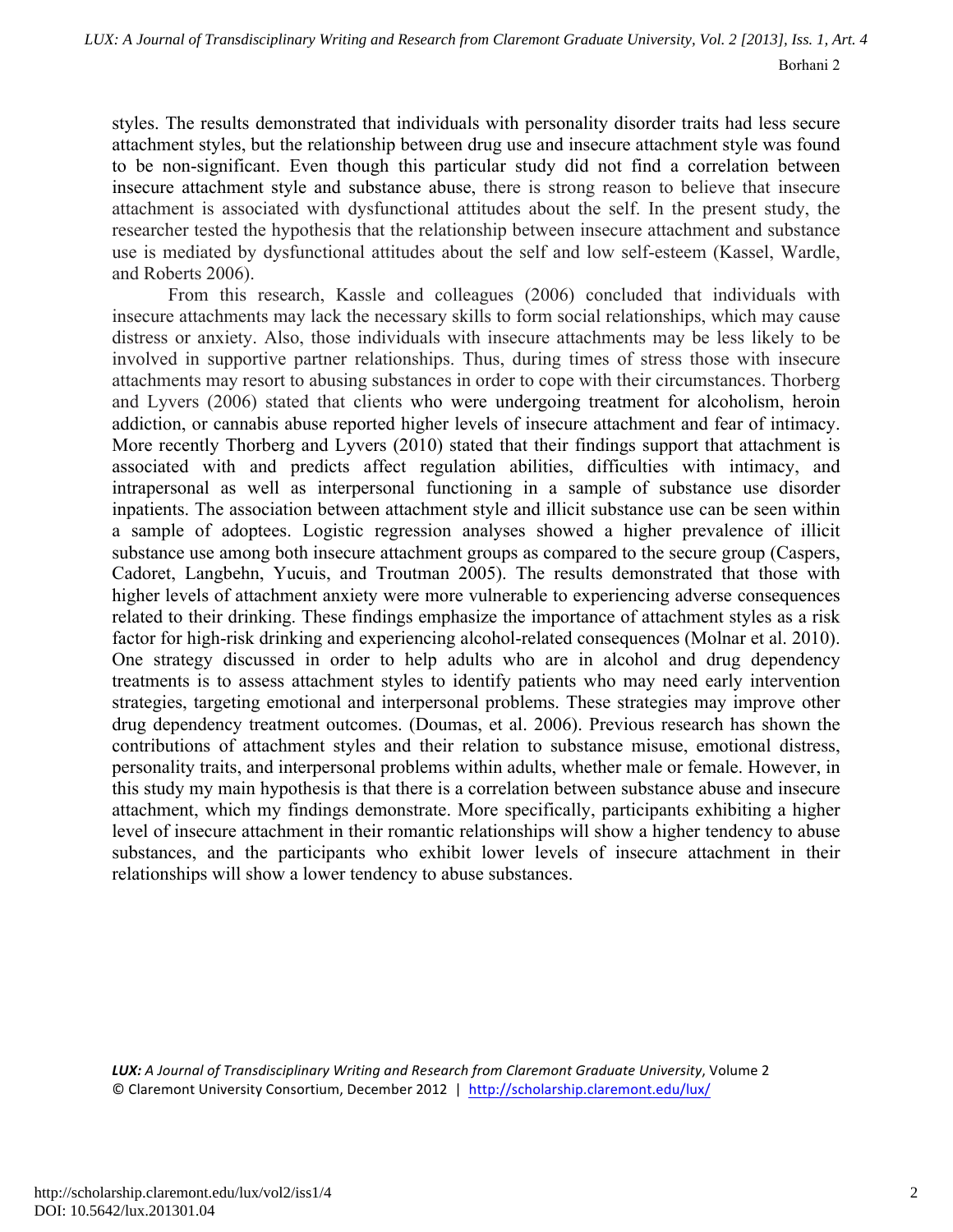#### **Method**

#### *Participants*

Nineteen participants were recruited (nine male, ten female) between the ages of 18 to 32. They were selected from Saddleback College in California and were willing to participate in this study without any incentive. Participants were recruited randomly at various locations at Saddleback College based on the criteria if they had been in a romantic relationship before. All of the participants are either married, engaged, dating, or have been in previous relationships in the past.

#### *Materials and Measures*

Each participant was given a 20-question survey measuring substance abuse and insecure attachment style. The participants' substance abuse was measured by a nominal scale of 11 yes and no questions, which was placed randomly in between the nine other questions that measured attachment styles. The attachment styles are based on a seven-point Likert scale and are comprised from the Experiences in Close Relationships-Revised (ECR-R) Questionnaire (Fraley, Waller, and Brennan 2000). There are 36 items on this questionnaire, but I chose nine items that are judged on a seven-point scale from one (*Strongly Disagree*) to seven (*Strongly Agree*). Each of these nine items was scored from one (*low insecure attachment* or *low attachment-related anxiety*) to seven (*high insecure attachment* or *high attachment-related anxiety*). However, some of the items needed to be "reverse-keyed" (i.e., high numbers represent low insecure attachment or low attachment-related anxiety), and therefore they needed to be changed before they were scored. Both sets of questions were comprised to form the 20 questions the participants answered, as well as including questions about their gender, age, and romantic relationship status.

#### *Procedures*

I administered the surveys to 19 participants at various locations at Saddleback College. All participants were told the purpose of my study is to measure alcohol and drug consumption in order to relate that to attachment styles in romantic relationships. Prior to completing the survey I handed out consent forms to each participant and explained that they were going to be answering 20 questions that would take ten minutes to complete. After agreeing to complete the questionnaire, participants were instructed to answer the 11 "yes" and "no" questions measuring substance abuse (alcohol and drugs) and the nine questions measuring insecure attachment styles that were scored on a seven-point Likert scale.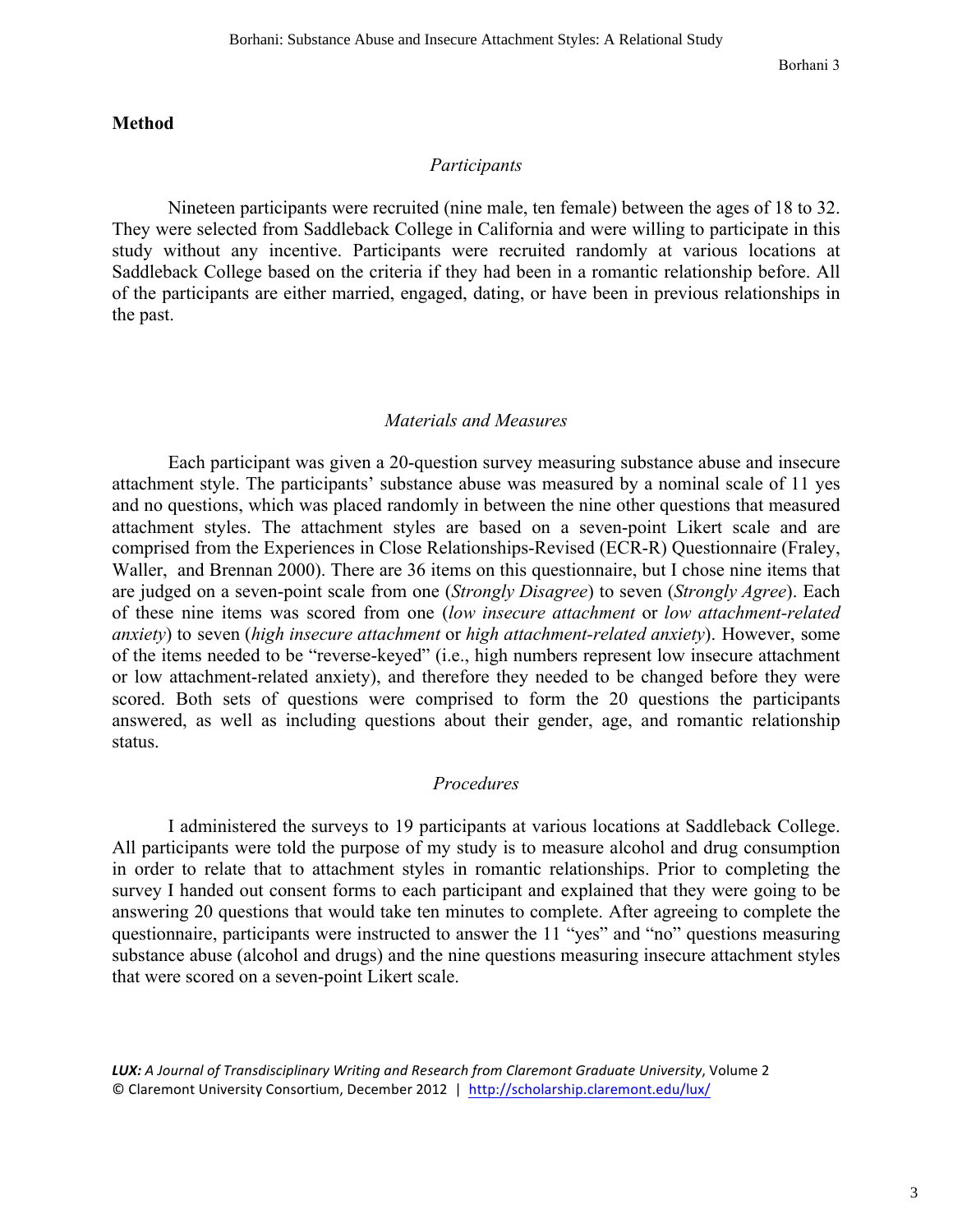#### **Results**

The data were analyzed by comparing participants who abuse substances and the participants who do not abuse substances and then by running a t-test comparing the two groups, which compared the differences across all of the continuous seven-point attachment measures. The distinction between participants who abuse substances and participants who do not abuse substances was based on whether they had ever blacked-out while under the influence of drugs or alcohol. There were ten participants who said they had blacked out and nine participants who said they had not blacked-out. Then a t-test compared the non-blackouts with the individuals who had previously blacked out and compared the differences across all of the continuous sevenpoint attachment measures. The data show significant differences from the participants who blacked out and participants who did not. The participants who blacked out are more likely than those who did not black out to believe that their romantic partners compare them to past relationships  $[t(17) = -3.89, p < 05]$ . Participants who blacked out are significantly more afraid than participants who did not black out that once their partner gets to know them, they will not like who they are [t  $(12.18)$ = -2.63,  $p$  < 05]. Participants who blacked out are significantly less comfortable sharing private thoughts with their romantic partner than participants who did not black out [t (12.18)= -2.63*, p*<. 05]. Participants who blacked out are more likely to worry about their romantic partner leaving them than participants who did not blackout  $[t (13.10)= -2.13, p=$ . 053]. Thus, these results provided some evidence that there is a relationship between substance abuse and insecure attachment style.

#### **Discussion**

The results show significant differences between substance abuse and insecure attachment style, similar to what Kassle et al. (2006) found. My findings show that there is evidence that participants who exhibit higher levels of insecure attachment in their romantic relationships will have a higher tendency to abuse substances and that the participants who exhibit lower levels of insecure attachments in their romantic relationships will have a lower tendency to abuse substances. These support what Thornberg and Lyvers (2010) have recently demonstrated in their findings, that attachment is associated with and predicts regulation abilities, difficulties with intimacy, and intrapersonal as well as interpersonal functioning in a sample of substance abuse patients. There are some limitations to consider from my study, such as that the participants who did black out and the participants who did not black out did not have equal variances. Other variables need to be taken into consideration, such as the emotional state of the participants, their age, and how this affects the results. Also, since the number of participants was so small I cannot generalize this to all individuals. More participants would need to be recruited for each group (blackouts and non-blackouts), so there would be more evidence to either support or reject my hypothesis, which could then be applied to all individuals.

Although further research is required to gain a more complete understanding of the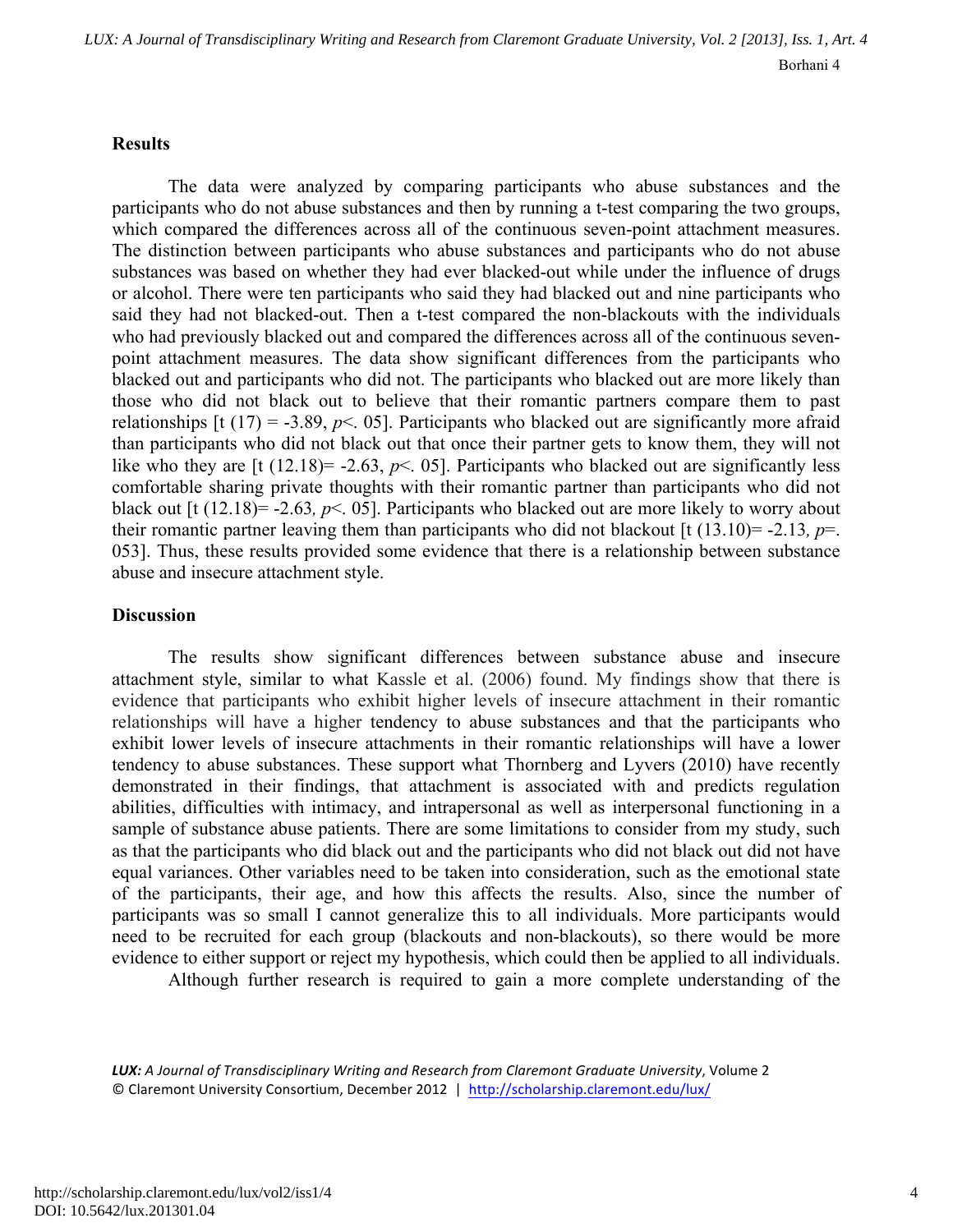relationship between insecure attachment styles and substance abuse, the findings of my study proved the overall hypothesis that there is a relationship between insecure attachment styles and substance abuse.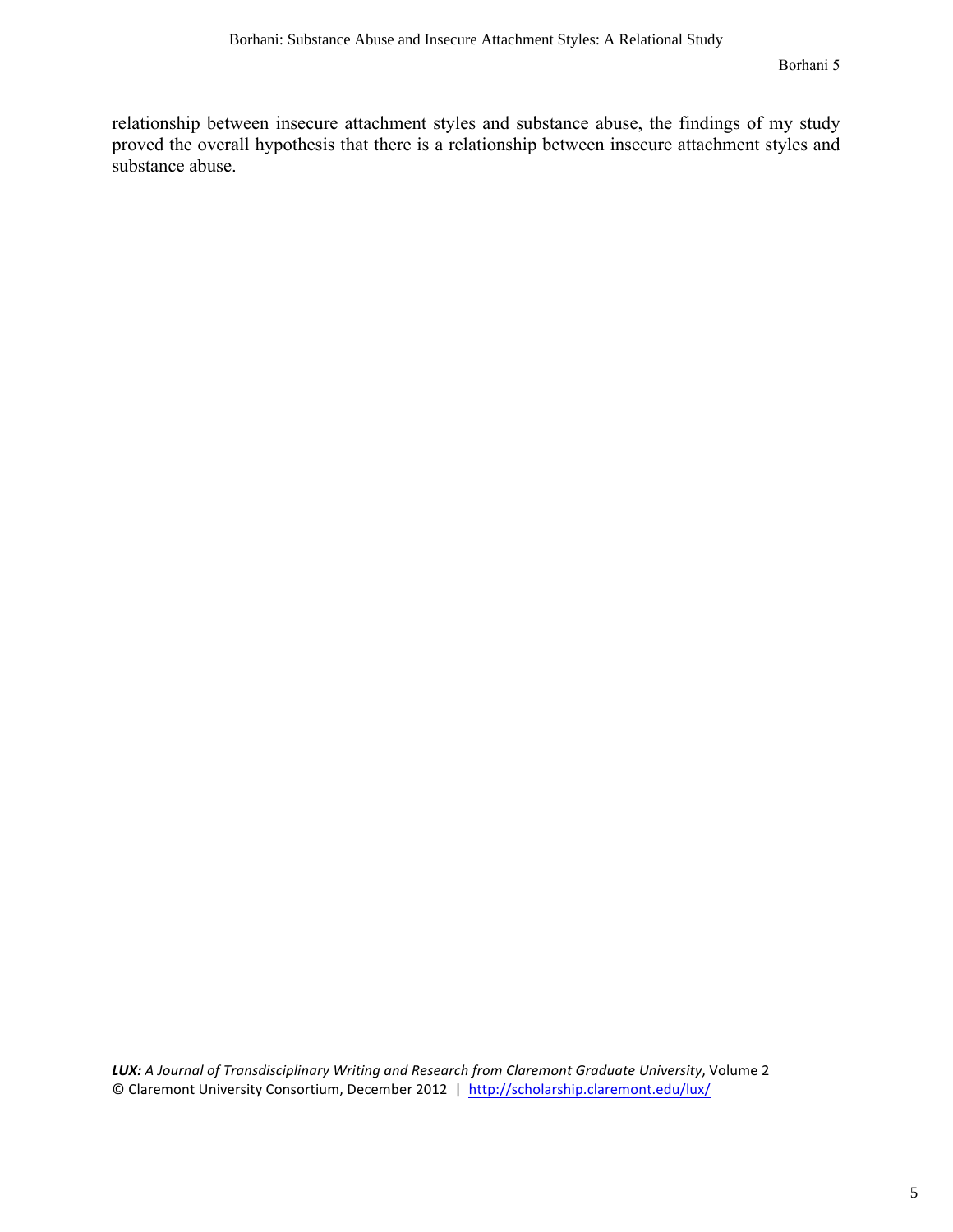Borhani 6 *LUX: A Journal of Transdisciplinary Writing and Research from Claremont Graduate University, Vol. 2 [2013], Iss. 1, Art. 4*

### **References**

- Caspers, Kristin M., Remi J. Cadoret, Douglas Langbehn, Rebecca Yucuis, and Beth Troutman. 2005. "Contributions of attachment style and perceived social support to lifetime use of illicit substances. *Addictive Behaviors* 30 (5): 1007-1011. DOI: http://dx.doi.org/10.1016/j.addbeh.2004.09.001.
- Davidson, Sarah and Carol A. Ireland. 2009. "Substance Misuse: The Relationship Between Attachment Styles, Personality Traits and Coping in Drug and Non-Drug Users." *Drugs and Alcohol Today* 9 (3): 22-27. www.sciesocialcareonline.org.uk/profile.asp?guid=ee57184e-dd44-4ebc-9605-991d324acb07.
- Doumas, Diana M., Christine M. Blasey, and Shannon Mitchell. 2006. "Adult Attachment, Emotional Distress, and Interpersonal Problems in Alcohol and Drug Dependency Treatment." *Alcoholism Treatment Quarterly* 24 (4): 41-54. DOI: 10.1300/J020v24n04\_04.
- Fraley, R. Chris, Niels G. Waller, and Kelly A. Brennan. 2000. "An Item-Response Theory Analysis of Self-Report Measures of Adult Attachment." *Journal of Personality and Social Psychology* 78 (2): 350-365. DOI: 10.1037/0022-3514.78.2.350.
- Kassel, Jon D., Margaret Wardle, and John E. Roberts. 2006. "Adult Attachment Security and College Substance Use." *Addictive Behaviors,* 32(6), 1164-1176. DOI: 10.1016/j.addbeh.2006.08.005.
- Molnar, Danielle S., Stan W. Sadava, Nancy H. De Courville, Colin P.K. Perrier. 2010. "Attachment, Motivations, and Alcohol: Testing a Dual-Path Model of High-Risk Drinking and Adverse Consequences in Transitional Clinical and Student Samples." *Canadian Journal of Behavioural Science/Revue canadienne des sciences du comportement*, 42 (1): 1-13. DOI: 10.1037/a0016759.
- Thorberg, Fred A. and Michae Lyvers. 2010. "Attachment in Relation to Affect Regulation and Interpersonal Functioning Among Substance Use Disorder in Patients." *Addiction Research and Theory*, 18 (4): 464-478. http://epublications.bond.edu.au/hss\_pubs/464.
- Thorberg, Fred and Michael Lyvers. 2006. "Attachment, Fear of Intimacy and Differentiation of Self Among Clients in Substance Disorder Treatment Facilities." *Addictive Behaviors* 31 (4): 732-737. http://epublications.bond.edu.au/hss\_pubs/2.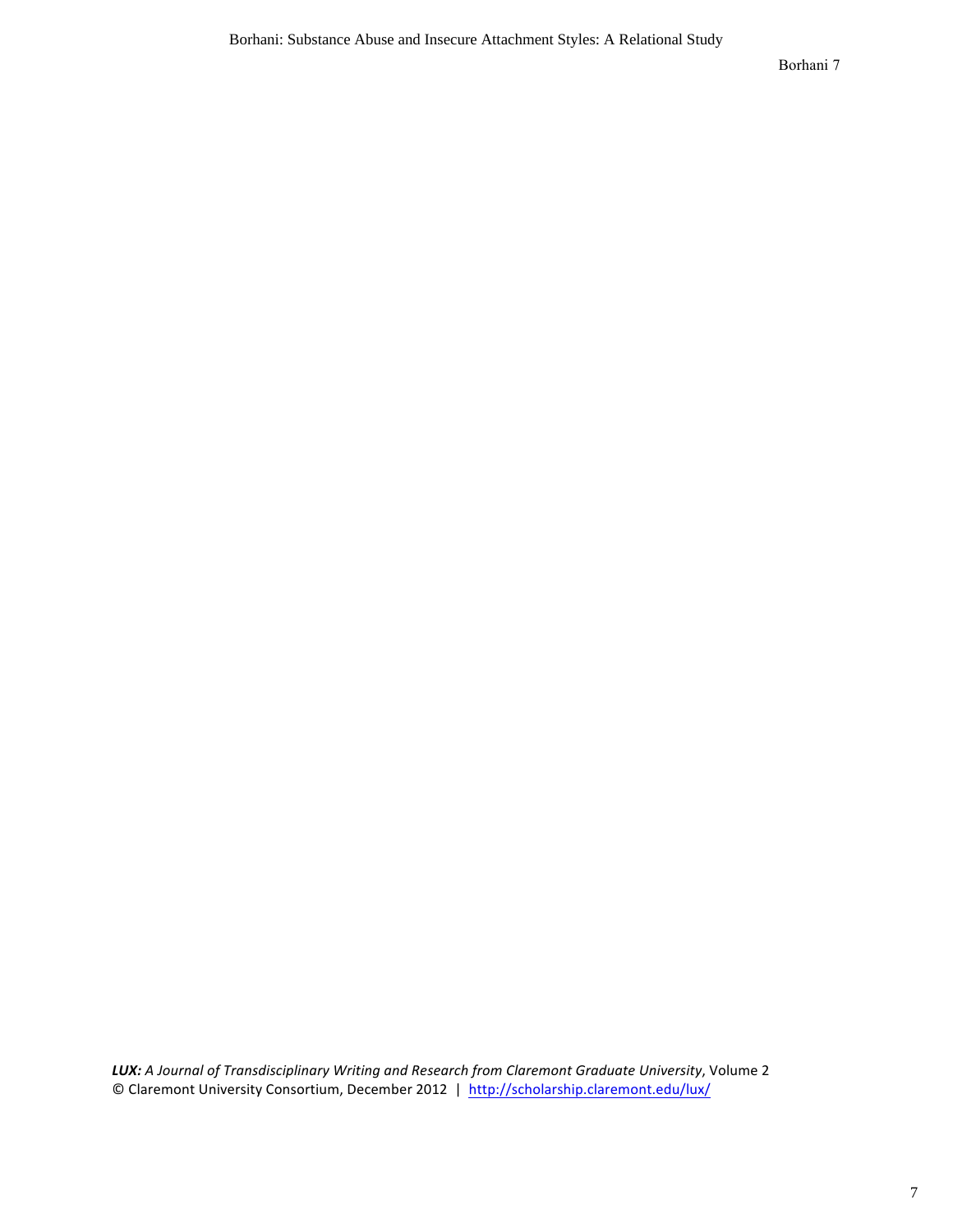Borhani 8 *LUX: A Journal of Transdisciplinary Writing and Research from Claremont Graduate University, Vol. 2 [2013], Iss. 1, Art. 4*

## *Figure 1* **Mean on a Scale of 7**

*Figure 1*. The bar graph shows the mean on a scale of 7 between the participants who black out and the participants who do not black out.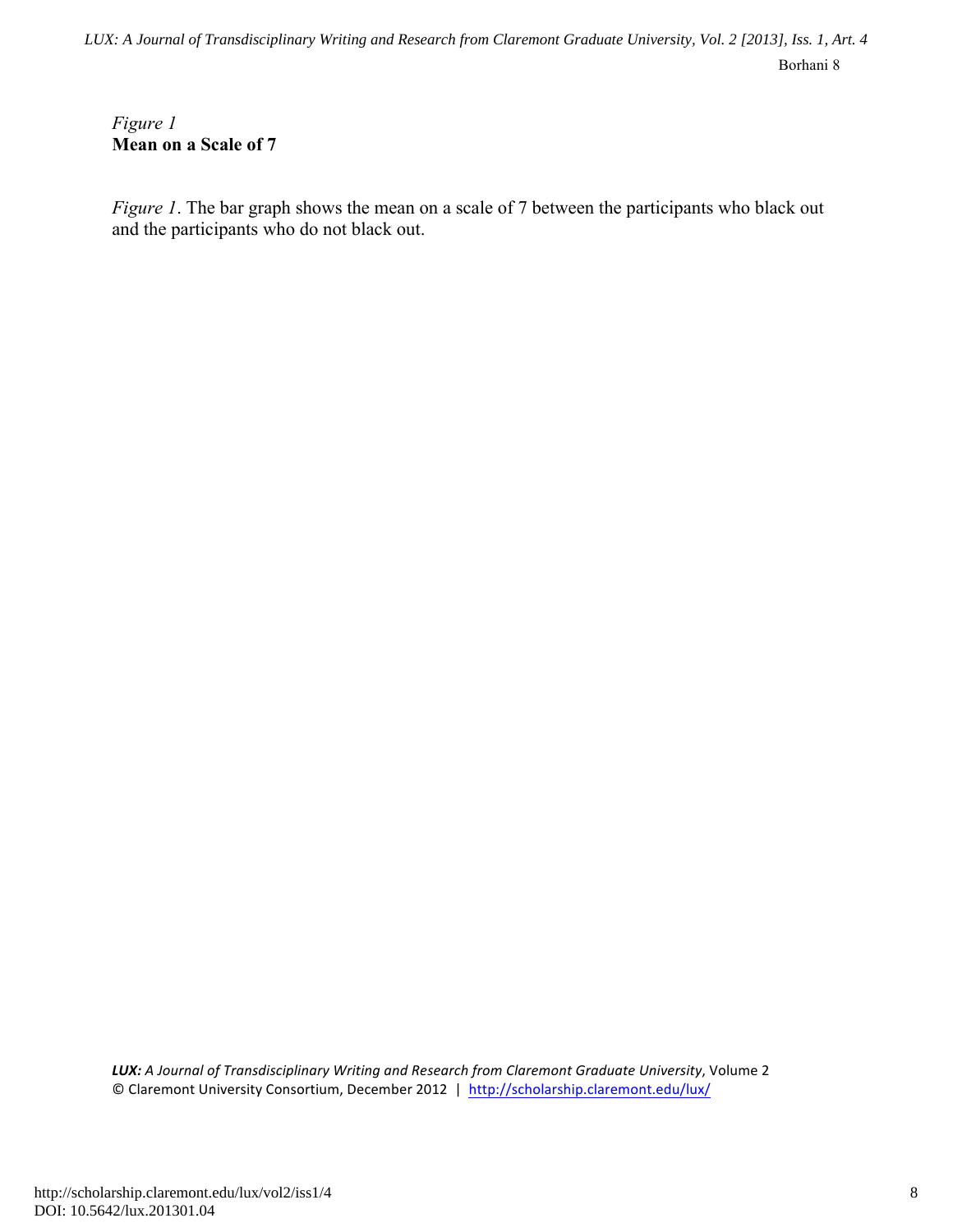Borhani 9

# Appendix A

Are you male or female?

How old are you?

Are you involved in an exclusive relationship No/Yes?

If yes, are you married, engaged, dating?

| Top of Form                                                                                                                        |
|------------------------------------------------------------------------------------------------------------------------------------|
|                                                                                                                                    |
|                                                                                                                                    |
| 1. I often worry that my partner doesn't really love me.                                                                           |
| Strongly Disagree $\frac{1}{1}$ $\frac{1}{2}$ $\frac{1}{3}$ $\frac{1}{4}$ $\frac{1}{5}$ $\frac{1}{6}$ $\frac{1}{7}$ Strongly Agree |
|                                                                                                                                    |
|                                                                                                                                    |
|                                                                                                                                    |
|                                                                                                                                    |
|                                                                                                                                    |
|                                                                                                                                    |
|                                                                                                                                    |
| 2. I am confident that my partner does not compare me to his or her past partners                                                  |
| Strongly Disagree $\frac{1}{1}$ $\frac{1}{2}$ $\frac{1}{3}$ $\frac{1}{4}$ $\frac{1}{5}$ $\frac{1}{6}$ $\frac{1}{7}$ Strongly Agree |
|                                                                                                                                    |
|                                                                                                                                    |
|                                                                                                                                    |
| 3. I worry that my romantic partner won't care about me as much as I care about them.                                              |
| Strongly Disagree $\frac{1}{1}$ $\frac{1}{2}$ $\frac{1}{3}$ $\frac{1}{4}$ $\frac{1}{5}$ $\frac{1}{6}$ $\frac{1}{7}$ Strongly Agree |
|                                                                                                                                    |
|                                                                                                                                    |
|                                                                                                                                    |
|                                                                                                                                    |
| 4. Have you ever used alcohol or other drugs? (such as wine, beer, hard liquor, marijuana, coke,                                   |
| heroin or other opioids, uppers, downers, hallucinogens, or prescription pills)                                                    |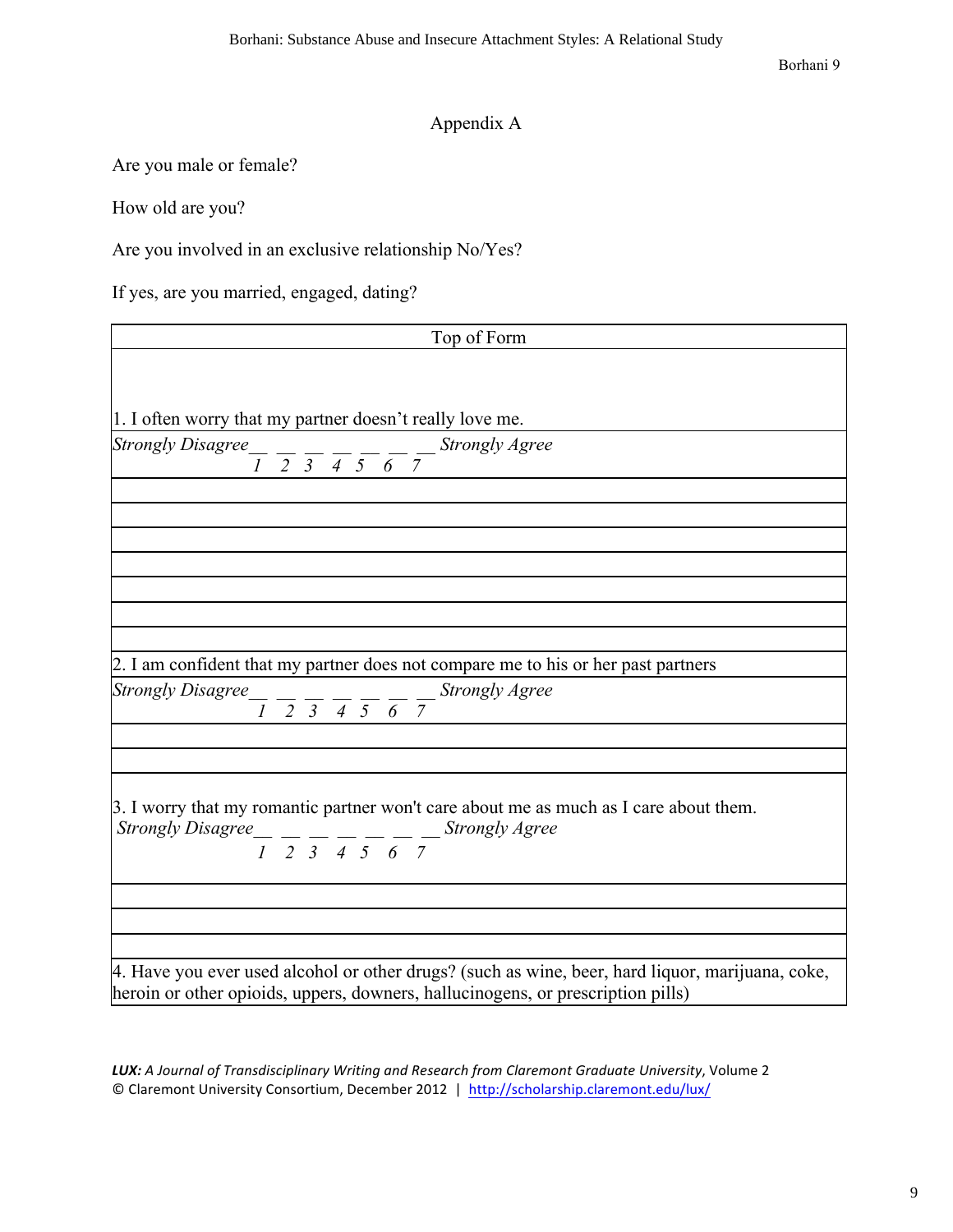| 5. Does your spouse or girlfriend/boyfriend ever complain about your drinking?                                                                                                                                                                                                                                                                                                                                   |
|------------------------------------------------------------------------------------------------------------------------------------------------------------------------------------------------------------------------------------------------------------------------------------------------------------------------------------------------------------------------------------------------------------------|
| 6. I'm afraid that once a romantic partner gets to know me, he or she won't like who I really am.<br>Strongly Disagree $\frac{1}{1}$ $\frac{1}{2}$ $\frac{1}{3}$ $\frac{1}{4}$ $\frac{1}{5}$ $\frac{1}{6}$ $\frac{1}{7}$ Strongly Agree                                                                                                                                                                          |
|                                                                                                                                                                                                                                                                                                                                                                                                                  |
| 7. I don't feel comfortable opening up to my romantic partner.<br>Strongly Disagree $\frac{1}{1}$ $\frac{1}{2}$ $\frac{1}{3}$ $\frac{1}{4}$ $\frac{1}{5}$ $\frac{1}{6}$ $\frac{1}{7}$ Strongly Agree                                                                                                                                                                                                             |
|                                                                                                                                                                                                                                                                                                                                                                                                                  |
|                                                                                                                                                                                                                                                                                                                                                                                                                  |
|                                                                                                                                                                                                                                                                                                                                                                                                                  |
| 8. Have you ever lost friends because of your drug use?                                                                                                                                                                                                                                                                                                                                                          |
| 9. Have you ever been arrested while driving under the influence of alcohol?                                                                                                                                                                                                                                                                                                                                     |
| 10. Have you ever been arrested for possession of illegal drugs?                                                                                                                                                                                                                                                                                                                                                 |
| 11. I rarely worry about my partner leaving me.<br>Strongly Disagree $\frac{1}{\sqrt{2}}$ $\frac{1}{\sqrt{2}}$ $\frac{1}{\sqrt{2}}$ $\frac{1}{\sqrt{2}}$ $\frac{1}{\sqrt{2}}$ $\frac{1}{\sqrt{2}}$ $\frac{1}{\sqrt{2}}$ $\frac{1}{\sqrt{2}}$ $\frac{1}{\sqrt{2}}$ $\frac{1}{\sqrt{2}}$ $\frac{1}{\sqrt{2}}$ $\frac{1}{\sqrt{2}}$ $\frac{1}{\sqrt{2}}$ $\frac{1}{\sqrt{2}}$ $\frac{1}{\sqrt{2}}$ $\frac{1}{\sqrt$ |
|                                                                                                                                                                                                                                                                                                                                                                                                                  |
|                                                                                                                                                                                                                                                                                                                                                                                                                  |
| 12. I feel comfortable sharing my private thoughts and feelings with my partner.                                                                                                                                                                                                                                                                                                                                 |
| <b>Strongly Disagree</b><br>$\frac{1}{1}$ $\frac{1}{2}$ $\frac{1}{3}$ $\frac{1}{4}$ $\frac{1}{5}$ $\frac{1}{6}$ $\frac{1}{7}$ Strongly Agree                                                                                                                                                                                                                                                                     |
|                                                                                                                                                                                                                                                                                                                                                                                                                  |
| 13. Does your spouse or girlfriend/boyfriend ever complain about your drug use?                                                                                                                                                                                                                                                                                                                                  |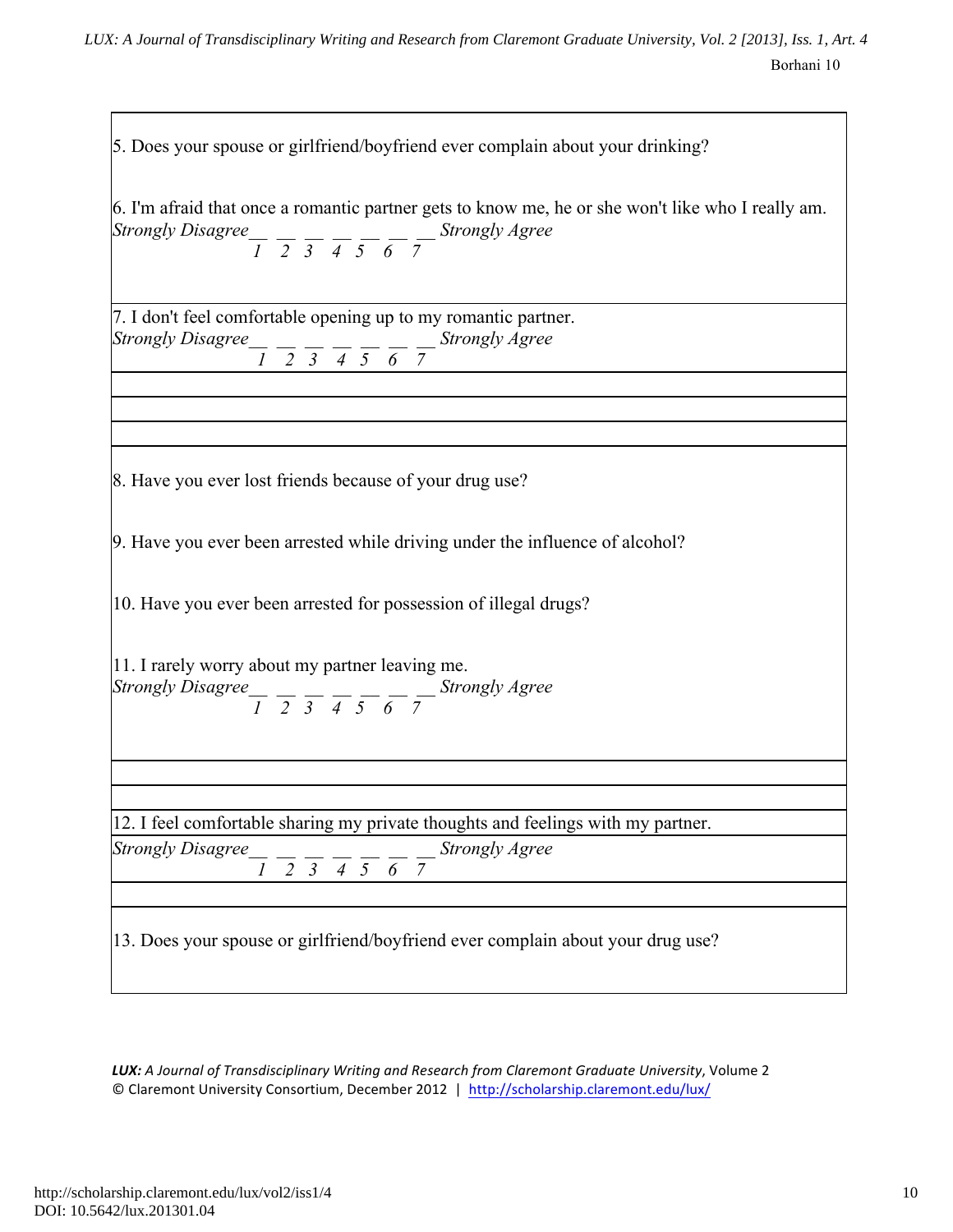\n- 14. Can you get through the week without drinking?
\n- 15. Can you get through the week without using drugs?
\n- 16. It's not difficult for me to get close to my partner. *Strongly Disagree* 
$$
\frac{1}{1} \cdot \frac{1}{2} \cdot \frac{1}{3} \cdot \frac{1}{4} \cdot \frac{1}{5} \cdot \frac{1}{6} \cdot \frac{1}{7}
$$
 *Strongly Agee*
\n- 17. It's easy for me to be affect to the right, we get  $\frac{1}{1} \cdot \frac{1}{2} \cdot \frac{1}{3} \cdot \frac{1}{4} \cdot \frac{1}{5} \cdot \frac{1}{6} \cdot \frac{1}{7}$  *Strongly Agee*
\n

18. Have you ever gone to anyone for help because of your drinking? (such as Alcoholics Anonymous, counselors, or a treatment program)

19. Have you ever gone to anyone for help because of your drug use? (such as Alcoholics Anonymous, counselors, or a treatment program)

20. Have you ever had "blackouts" as a result of drinking or using drugs?